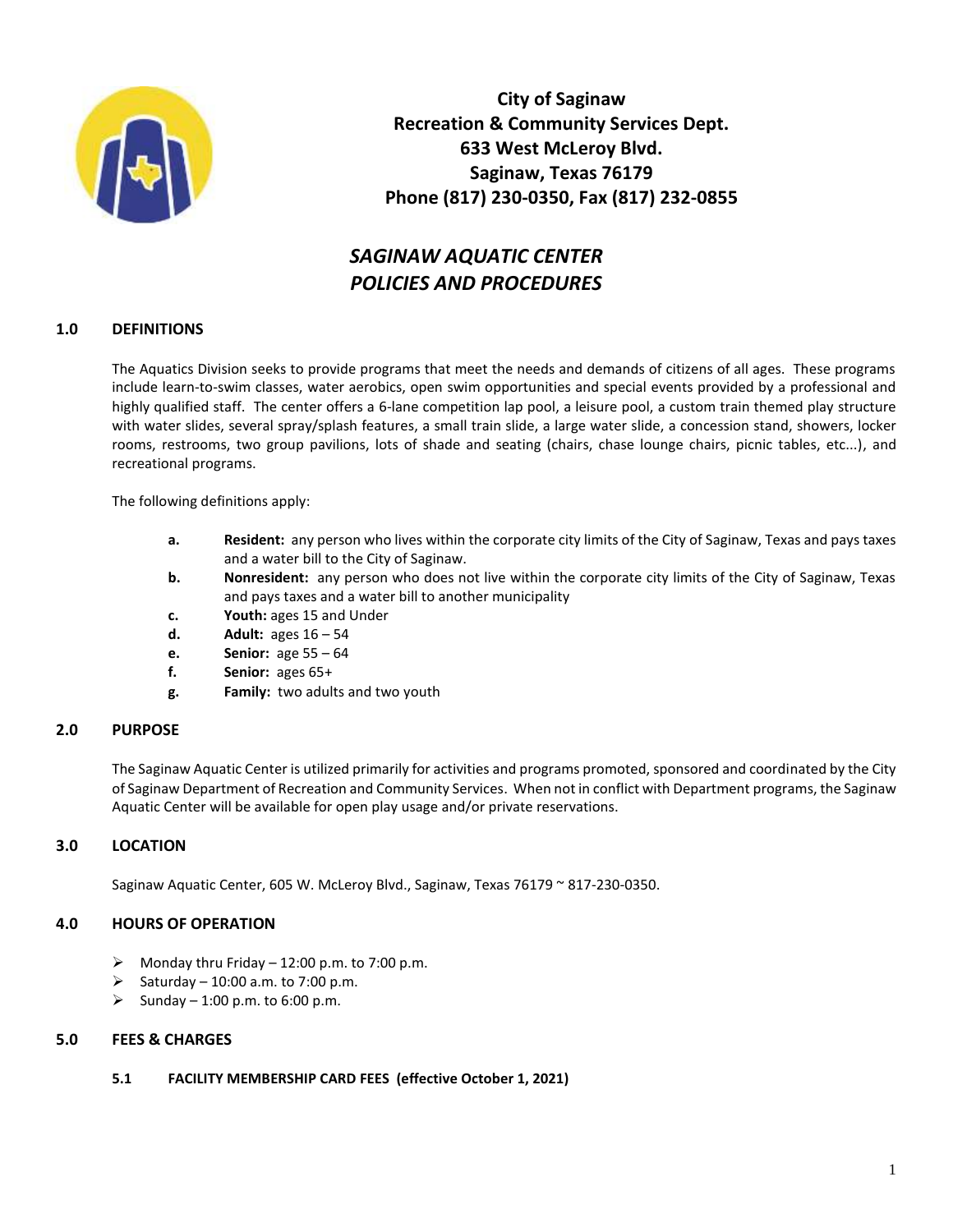All persons wishing to utilize the Aquatic Center must have a City of Saginaw Facility Membership Card. To obtain a card you must register your name, address, telephone number, age, and show proof of residency (driver's license and Saginaw Water bill). All persons will be required to pay the appropriate amount as directed by the City of Saginaw to the staff at the Aquatic Center office. Once you receive the card, you must present your card to the Center staff before using the facility. Cards must be renewed within one (1) year from the date of registration. Registration for children under the age of 18 must be completed and accompanied by a parent or legal guardian.

#### **a. Saginaw Resident Usage Fees**

|    | ➤                          | Adult Membership (ages 16 - 54)                                                     | \$50.00 per year                    |
|----|----------------------------|-------------------------------------------------------------------------------------|-------------------------------------|
|    | ➤                          | Adult Daily Fee (non-membership)                                                    | $$5.00$ per day                     |
|    | ➤                          | Youth Membership (ages 15 and under)                                                | \$50.00 per year                    |
|    | ➤                          | Youth Daily Fee (non-membership)                                                    | $$5.00$ per day                     |
|    | ≻                          | Senior Adult Membership (ages 55 and up)                                            | \$10.00 per year                    |
|    | ≻                          | Senior Adult Daily Fee (ages 55 and up)                                             | $$3.00$ per day                     |
|    | ➤                          | Senior Adult Membership (ages 65+)                                                  | FREE admission                      |
|    | ➤                          | Senior Adult Daily Fee (ages 65+)                                                   | <b>FREE</b> admission               |
|    | ➤                          | Infant Membership (ages 2 & under)                                                  | <b>FREE admission</b>               |
|    | ≻                          | Infant Daily Fee (non-membership)                                                   | <b>FREE</b> admission               |
|    | ➤                          | Family Membership (family of four)                                                  | \$175.00 per year                   |
|    |                            | <b>Additional Family Member</b><br>$\circ$                                          | \$ 30.00 per year                   |
|    |                            |                                                                                     |                                     |
|    |                            | <b>Non-Resident Usage Fees</b>                                                      |                                     |
| b. | ➤                          |                                                                                     |                                     |
|    | ➤                          | Adult Membership (ages 16 - 54)                                                     | \$110.00 per year                   |
|    | ➤                          | Adult Daily Fee (non-membership)                                                    | $$10.00$ per day                    |
|    | ➤                          | Youth Membership (ages 15 and under)                                                | \$110.00 per year                   |
|    |                            | Youth Daily Fee (non-membership)                                                    | $$10.00$ per day                    |
|    | ≻<br>$\blacktriangleright$ | Senior Adult Membership (ages 55 and up)<br>Senior Adult Daily Fee (non-membership) | \$50.00 per year<br>$$8.00$ per day |
|    | ➤                          |                                                                                     | FREE admission                      |
|    | ➤                          | Infant Membership (ages 2 & under)                                                  | <b>FREE admission</b>               |
|    | ➤                          | Infant Daily Fee (non-membership)<br>Family Membership (family of four)             | \$375.00 per year                   |

#### **c. Combined Aquatic Center & Recreation Center Membership (***SAGINAW RESIDENTS ONLY***)**

| $\triangleright$ Adult Membership (ages 16 - 54)      | $$85.00$ annually      |
|-------------------------------------------------------|------------------------|
| $\triangleright$ Youth Membership (ages 15 and under) | \$75.00 per year       |
| Senior Adult Membership (ages $55 - 64$ )             | $$25.00$ per year      |
| $\triangleright$ Senior Adult Membership (ages 65+)   | <b>FREE</b> admission  |
| $\triangleright$ Infant Membership (ages 2 & under)   | FREE admission         |
| $\triangleright$ Family Membership (family of four)   | \$285.00 per year      |
| <b>Additional Family Member</b><br>$\circ$            | \$55/adult. \$40/youth |
|                                                       |                        |

### **5.2 REGISTRATION FEES**

Fees must be paid by cash, check, or credit card at the time of registration. Please make checks payable to the "City of Saginaw". Returned checks will be subject to a \$25.00 charge. All returned checks and fees must be made in cash. All program fees are regulated according to the cost of the Instructor, supplies, and minimum class enrollment. Some programs may require additional fees or supplies. No programs are held on holidays recognized by the City of Saginaw. All fees collected support and finance these programs. (Note: You do not have to be a member or purchase a membership to participate in our classes, programs or activities.)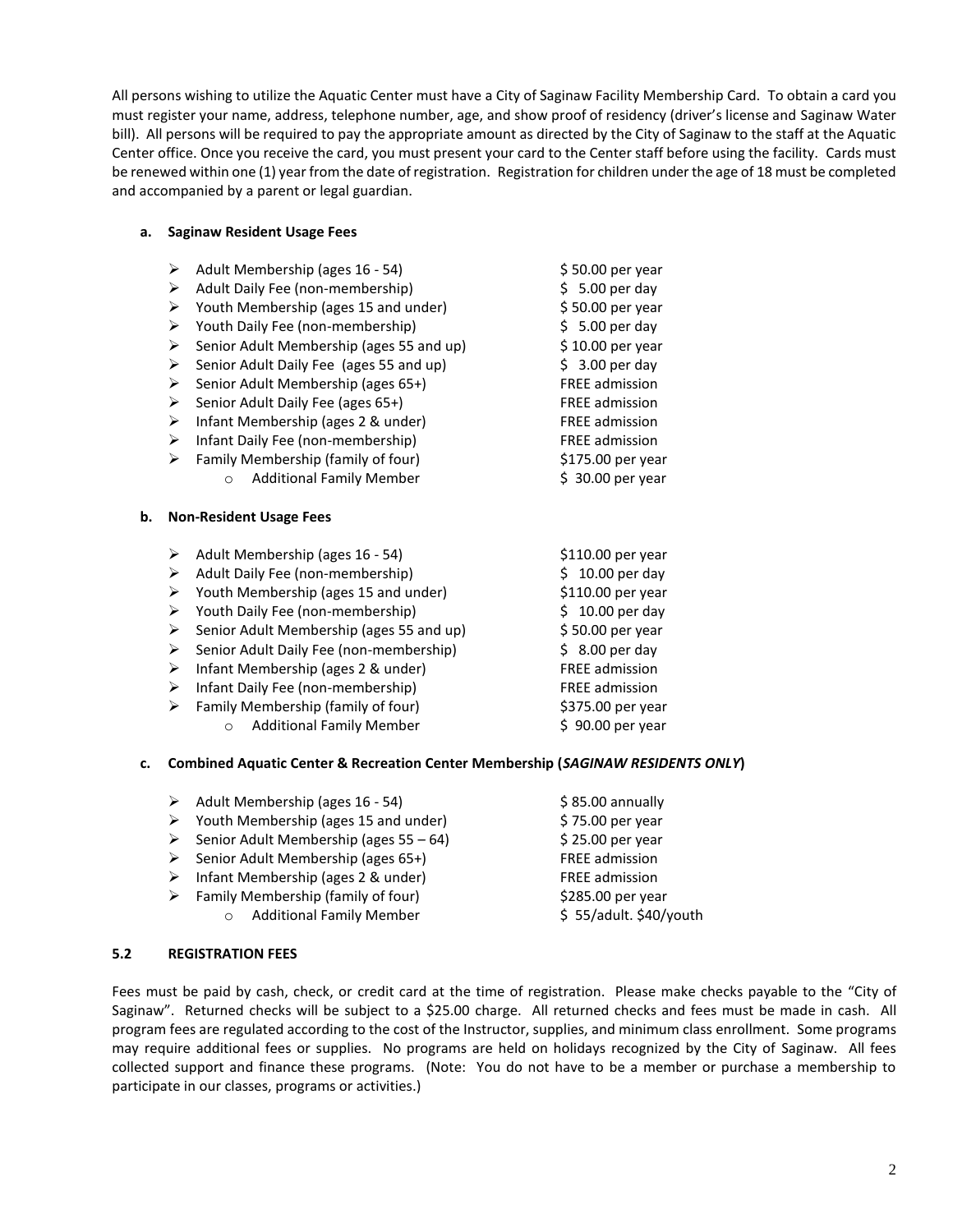## **5.3 AQUATIC CENTER RESERVATION FEES (effective October 1, 2018)**

The Saginaw Aquatic Center is available for rentals during as well as after normal business hours. The Pool/Aquatic Center and/or either Pavilion cannot be reserved by the same group or person for consecutive weekends or days. All rental deposits are refundable if no damage occurs to the rental area and the cleaning checklist is complete. The reservation/rental fees are listed below:

- **Deposit** \$100.00 per rental (private rentals only)
- **Pavilion:** All pavilion rentals are 3-hour rentals. Pavilions may be rented for private use during public swim hours. Only adults (18 years of age and older) can make reservations. If pavilions are not rented they will be first come, first serve.
	- o Blue Pavilion (30ft x 40ft)

|         | Residents                    | \$50 per 3 hours  |
|---------|------------------------------|-------------------|
|         | Non-Residents                | \$100 per 3 hours |
| $\circ$ | Green Pavilion (25ft x 25ft) |                   |

- - Residents \$40 per 3 hours Non-Residents \$80 per 3 hours
- **Aquatic Center:** The pool may be reserved for private parties during non-public swim hours. All pool rentals are 2 hours in length on Saturdays and up to 3 hours in length on Sundays (2-hour minimum). Only adults (18 years of age and older) may make reservations.
	- o *Residents:* \$150 per hour (100 people max, price includes 6 guards) (2-hour min.)
	- o *Non-Residents:* \$225 per hour (100 people max, price includes 6 guards) (2-hour min.)
	- $\circ$  Depending on the group size and patrons attending, additional guards maybe required. For each additional 25 people, you add a lifeguard for \$30 per hour for residents and \$45 per hour for non-residents.
		- Residents:
			- $\bullet$  100 people (6 lifeguards X 2 hours = \$300)
				- 101 to 125 people (7 lifeguards X 2 hours = \$360)
		- Non-Residents:
			- $\bullet$  100 people (6 lifeguards X 2 hours = \$450)
			- 101 to 125 people (7 lifeguards  $X$  2 hours = \$540)
	- o *Day Care Reservation Fees*
		- \$4.00 per person for Saginaw Day Cares (includes Adult Supervisors)
		- \$8.00 per person for Non-Saginaw Day Cares (includes Adult Supervisors)
- **General Reservation Rules:** All rentals that are open to the public, that advertise, or generate revenue whether for profit or charity, must have prior approval from the Director of Recreation & Community Services before the rental date will be booked. Any rental charging a fee must have prior approval as above and is subject to a 15% charge of income, plus the rental fee.
	- $\circ$  User agrees to indemnify and hold harmless the City of Saginaw, its agents and employees from and against any claims for damages to persons or property arising out of any use of the Facility and its premises by user. The user does hereby assume all liability and responsibility for bodily injuries, claims, or suits for damages to persons or property of whatsoever kind of character, whether real or asserted, occurring in connection with the use of the Facility or its premises by User, his or its agents, servants, employees or subcontractors. The City of Saginaw assumes no responsibility for any property placed in or about the Facility.
	- o User agrees to assume all responsibility for any damages to premises, even above the deposited amount. Once reservation has ended a facility inspection will be performed. The rental deposit will be refunded if no building damage is detected. The refund will be returned via check in 12-14 business days.
	- o User shall comply with all federal, state, and local laws. User may not physically attach materials in the facility. This includes using tape or tacks on a painted surface.
	- o User may not collect fees on the premises without previous approval by Director of Recreation &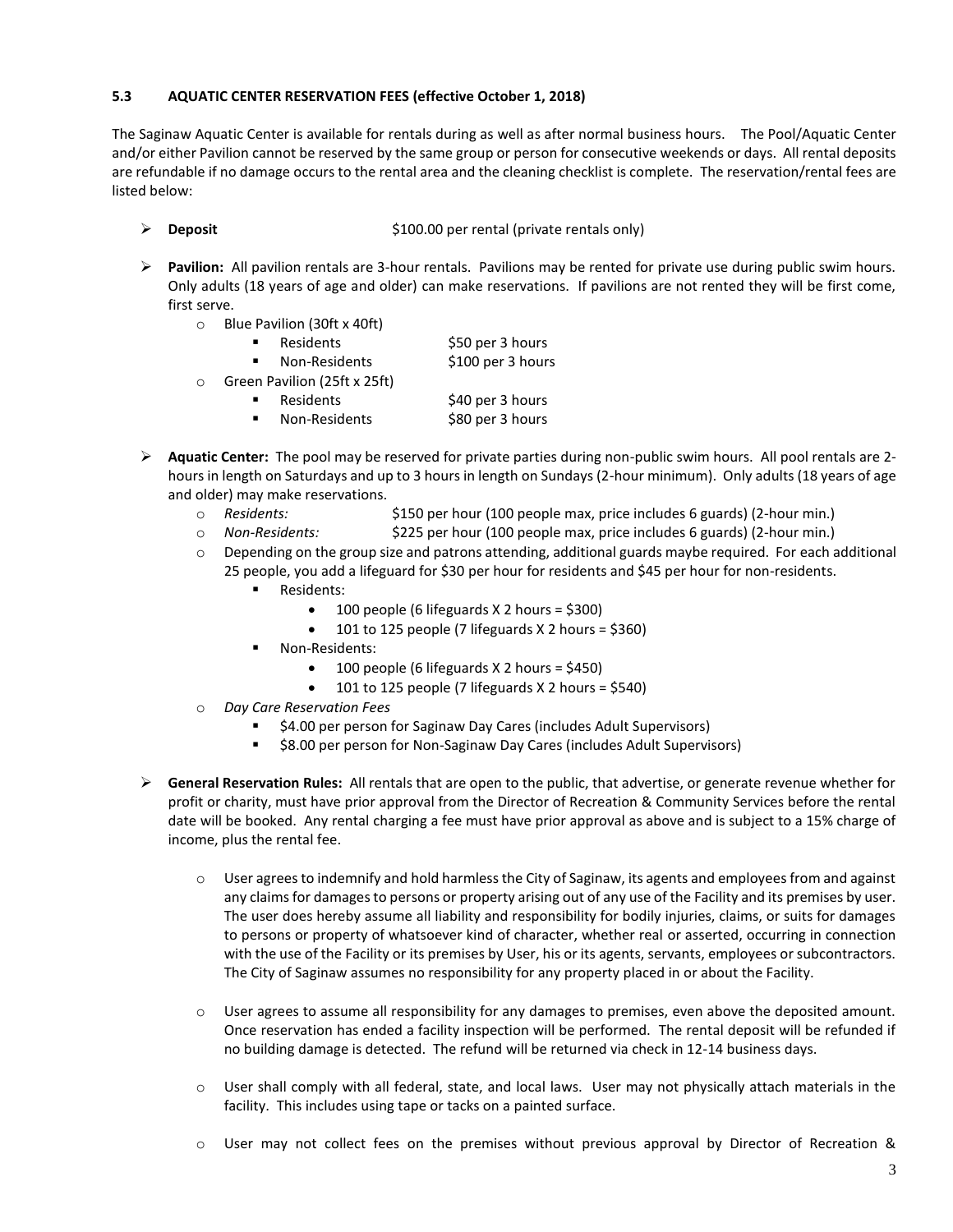Community Services.

- $\circ$  User agrees to leave premises in the same or better condition than that which existed prior to usage. This includes putting away all equipment, removing decorations, sweeping, wiping all tables and chairs, returning tables and chairs to appropriate location, picking up trash, and taking trash out to the dumpster.
- $\circ$  The user is responsible for set-up and clean-up of facility and this time is included in the overall reservation time reserved on the written contract. Additional services and equipment are the responsibility of the user. If the building is not vacated at the specified time on the contract, additional time will be charged. City staff is not responsible for setting up or putting away tables, chairs, or any other equipment used during your reservation.
- o Cancellation policy: A \$25 processing fee will be assessed on ALL cancelled reservations. Any reservation cancelled with less than 48 hours' notice will forfeit half of the rental fee.
- $\circ$  Alcoholic beverages, smoking, and gambling are prohibited at all City of Saginaw facilities.
- $\circ$  Center staff reserves the right to determine whether police officers are required for an activity. User is responsible for scheduling and payment of police officers if they are deemed necessary by the City staff. Center staff reserves the right to determine whether a specified number of adult chaperones are required for an activity.
- $\circ$  No oral agreements for use of City facilities will be considered. All reservations must be confirmed with written contract signed and approved by center staff and the user with fees and deposits paid in full.
- $\circ$  The City of Saginaw prohibits rental agreements to minors. All rental agreements must be made with a legal adult.
- o The City of Saginaw prohibits discrimination on the basis of race, color, national origin, age, or handicap in its programs and activities. Complaints or concerns on alleged discrimination can be filed with the City of Saginaw or the Office of Equal Opportunity, U.S. Department of the Interior, Washington, D.C., 20240.

# **6.0 GENERAL RULES & REGULATIONS**

- **6.1** All patrons entering the aquatics facilities MUST pay the full price of admission established by the City of Saginaw.
- **6.2** Establishing "proof of residency" is the responsibility of the patron. Individuals prove that they are Saginaw residents by presenting a copy of the City of Saginaw's Water Bill.
- **6.3** Spectator(s) may accompany a person attired in a swimsuit onto the pool grounds provided the spectator(s) remain in the concession area; on the benches; or in the grassy areas. Spectators dressed in street clothes are NOT allowed in the water. Spectators must pay the regular admission fee to enter the aquatic facilities.
- **6.4** Non-swimming visitation: Persons arriving at an Aquatics Center to "pick up" a participant must sign in at the control area and will then be allowed 15 minutes to locate the person. These persons will NOT be charged an admission fee to enter the facility.
- **6.5** Children under the age of *sixteen (16) years old* MUST be accompanied by a person eighteen (18) years of age or older to be admitted into the aquatics facility. Proper adult supervision is essential. Lifeguards are responsible for the area; therefore, they cannot extend individual supervision.
- **6.6** The Pool Manager or Head Lifeguard has the authority to request anyone to take a soapy shower before entering the pool area.
- **6.7** Patrons who exit the facility and want to re-enter without repaying the admission fee MUST have their hand stamped prior to exiting the facility.
- **6.8** Admission to the pool may be denied to the aquatics facility for any of the following reasons: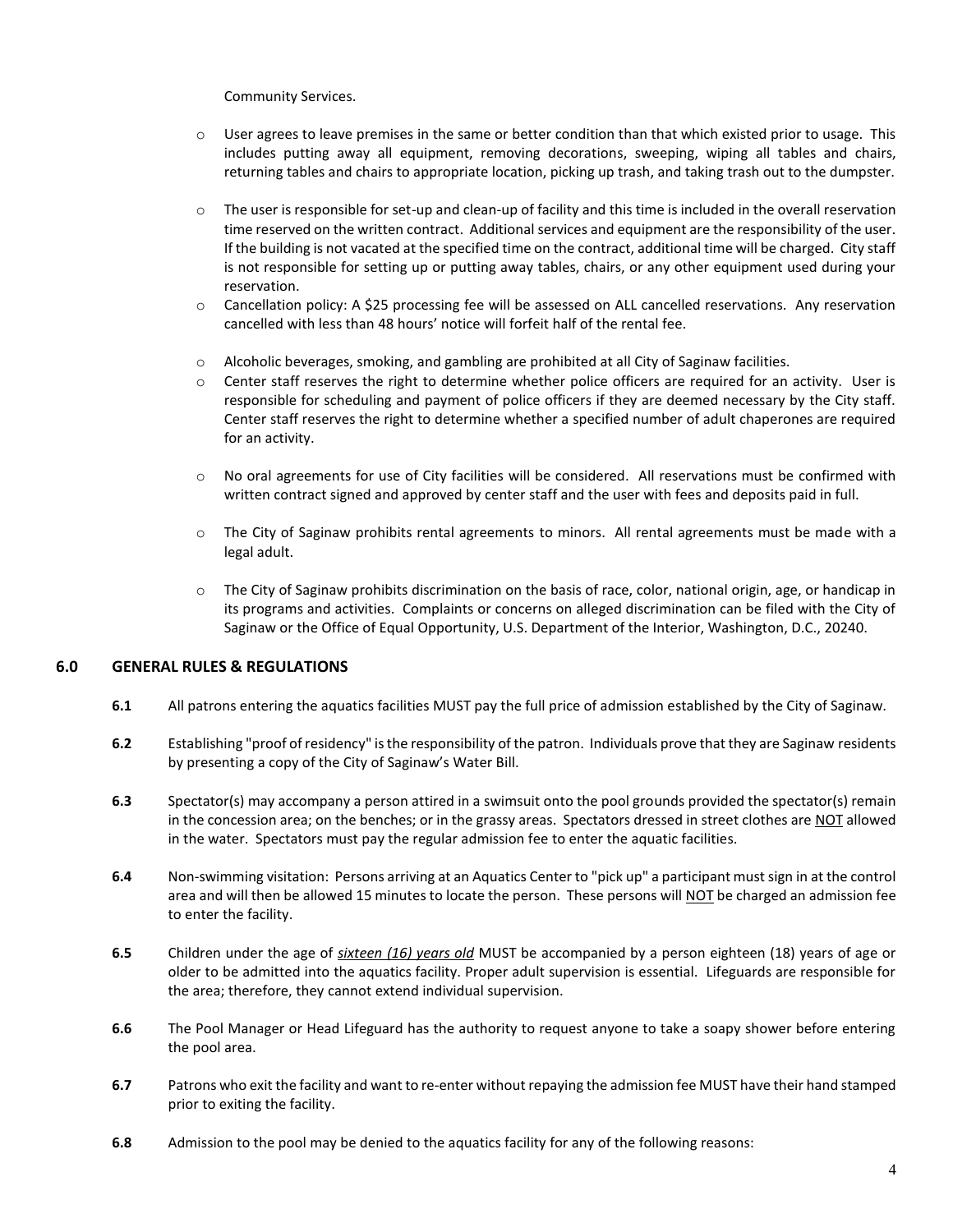- a. When it is apparent that the individual is physically or mentally unable to care for himself.
- b. Intoxicated or under the influence of drugs or alcohol.
- c. Evidence of contagious disease.
- d. Open wounds or sores.
- e. Any person whose admittance, in the opinion of the Manager, would be detrimental to the safety or health of patrons and/or operation of the pool.
- **6.9** All swimmers must be attired in an appropriate swimsuit in order to enter and remain in the aquatics facility. An appropriate swimsuit is defined as a swim garment with an affixed/sewn inner lining. "Thong" bikinis and swim wear with exposed zippers, buckles, rivets or metal ornamentation are not permitted. NO CUT-OFFS ALLOWED!
- **6.10** All children wearing disposable diapers must have their diapers securely closed by a pair of plastic pants that feature elastic leg and waist openings.
- **6.11** Glass bottles and containers are NOT permitted inside of the aquatics facility. All glass containers should be taken back to the patron's own vehicle, as we will not hold or store any of these items. Beverages, in plastic containers, may be brought into the facility as long as they are confined to the designated areas and outside of the water areas. The Aquatics Staff reserves the right to search coolers and bags at the control center for prohibited items.
- **6.12** Only U.S. Coast Guard approved flotation devices may be used in the aquatics facility. No other type of flotation device is permitted. Patrons can rent a life jacket for a \$1 rental fee (\$5 refundable deposit – when life jacket is returned).
- **6.13** Smoking, alcoholic beverages, tobacco (of any kind), drugs and gambling are not permitted in any City of Saginaw municipal facility of park.
- **6.14** The Pool Manager has the authority to eject and even suspend patrons from the aquatics facility for the following reasons:
	- a. Violating the City of Saginaw's Aquatic Division's General Rules and Regulations.
	- b. Not following the requests and instructions of Lifeguards or Management.
	- c. Any other action that is detrimental to the patrons' safety or health and the orderly operations of the aquatics facility.
	- d. In cases of serious misconduct, the City of Saginaw Police Department will be called. In cases involving children, parents will be notified.
- **6.15** Management and Lifeguards have the authority to request a questionable swimmer to take a "swim test". If the swimmer refuses or fails the test, the Aquatics Staff member will ask the swimmer to stay in shoulder depth or shallower water. The skills required on the "swim test" are shown below and MUST be performed adequately to receive approval.
	- a. Jump, feet first, into deep water.
	- b. Level off into a horizontal position.
	- c. Swim the width of the pool using any ARC approved stroke.
	- d. Demonstrate an ability to breathe while swimming.
	- e. Reach the opposite side confidently, without stopping or receiving assistance.
- **6.16** Neither abusive nor profane language will be tolerated. Patrons participating in harassing and/or violent behaviors (i.e., fighting) will receive immediate disciplinary action. In addition, any patron in possession of a weapon will be denied admission and/or asked to leave the facility.
- **6.17** Diving into the water from the side or edge of pool is not permitted.
- **6.18** All patrons must conduct themselves in a safe and orderly manner. Absolutely NO running around the decks or concrete areas is allowed. Dunking, pushing, and playing in a rough manner is not allowed.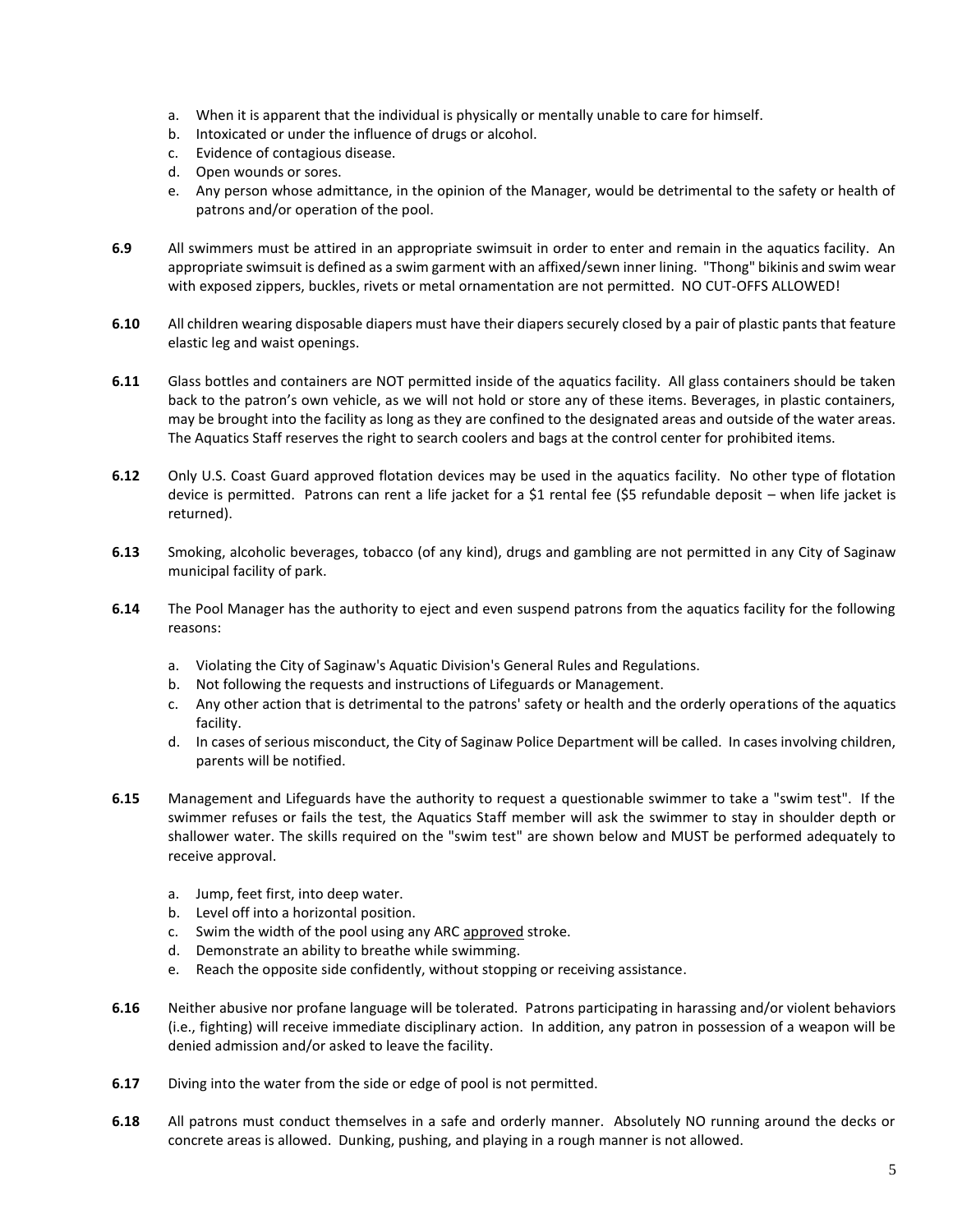- a. Patrons are not permitted to throw other patrons, children or adults, into or across the water.
- b. Diving off shoulders or hands of other patrons is prohibited.
- c. Patrons CANNOT splash other individuals or the Lifeguards.
- d. Balls, rafts and frisbees are NOT allowed in the aquatics facility.
- **6.19** Non-standard dives, such as cartwheels, hand-stands, back dives, back flips are not allowed.
- **6.20** Swimmers must stay off lane ropes, safety lines and lifeguard stands. Patrons are not permitted to handle or play with the safety equipment.
- **6.21** The City of Saginaw Aquatics Division requests that spectators and swimmers direct their questions, complaints and comments to the Pool Manager and/or the Head Lifeguard. We request that patrons do NOT distract the Lifeguards from performing their duties.
- **6.22** ONLY the Pool Manager and Head Lifeguard are permitted in the filter area and mechanical/chemical room. Only Aquatics Staff members are allowed to enter the storage room, Lifeguard room and Manager's office.
- **6.23** Patrons are not permitted to use the office phone. A phone is provided for public use. The office phone is reserved for business purposes and emergency situations. In addition, the Aquatics Staff will NOT perform personal pages.
- **6.24** The City of Saginaw's Aquatics Facilities and Aquatics Staff are NOT responsible for any items that are lost, stolen, vandalized, or left unattended. The aquatics facilities will maintain a "lost and found" for any item that is returned or found after closing. These items will remain in the "lost and found" until they are claimed, for a maximum of two weeks. After two weeks, these items may be donated to a local charity organization.
- **6.25** Acts of romantic contact in the Aquatic Center is considered to be inappropriate behaviors and is NOT permitted.
- **6.26** Loitering is not permitted in the aquatics facility or adjacent to its entrance.
- **6.27** Neither pets nor animals are allowed inside of the aquatics facility. Exceptions may be made for verified service animals accompanying people with special needs.
- **6.28** Patrons with tattoos deemed to be a distraction or offensive may be asked to cover them.

### **7.0 SPECIFIC RULES AND REGULATIONS**

#### **7.1 GROUP AND DAY CARE RESERVATION RULES AND REGULATIONS**

- **a.** A Group is defined as any person or entity, commercial or non-profit, who provides structured child care and/or activities.
- **b.** Groups meeting this criteria will be required to make a reservation, in person, at the Saginaw Recreation Center, 633 West McLeroy Blvd, at least seven calendar days in advance of the desired date of their visit.
- **c.** Reservations will be taken on a first-come, first-served basis beginning the first Monday in April.
- **d.** Group Reservations will be available beginning the first Monday in June thru the 3<sup>rd</sup> week in August.
- **e.** Only one reservation per week, per Group will be accepted.
- **f.** Only two groups per day (only one per time slot) will be scheduled a day at the Aquatics Center. Time slots are as follows:
	- **7.1.f.1** Monday Friday at 12:00 noon to 2:00 p.m.
	- **7.1.f.2** Monday Friday 2:30 p.m. to 4:30 p.m.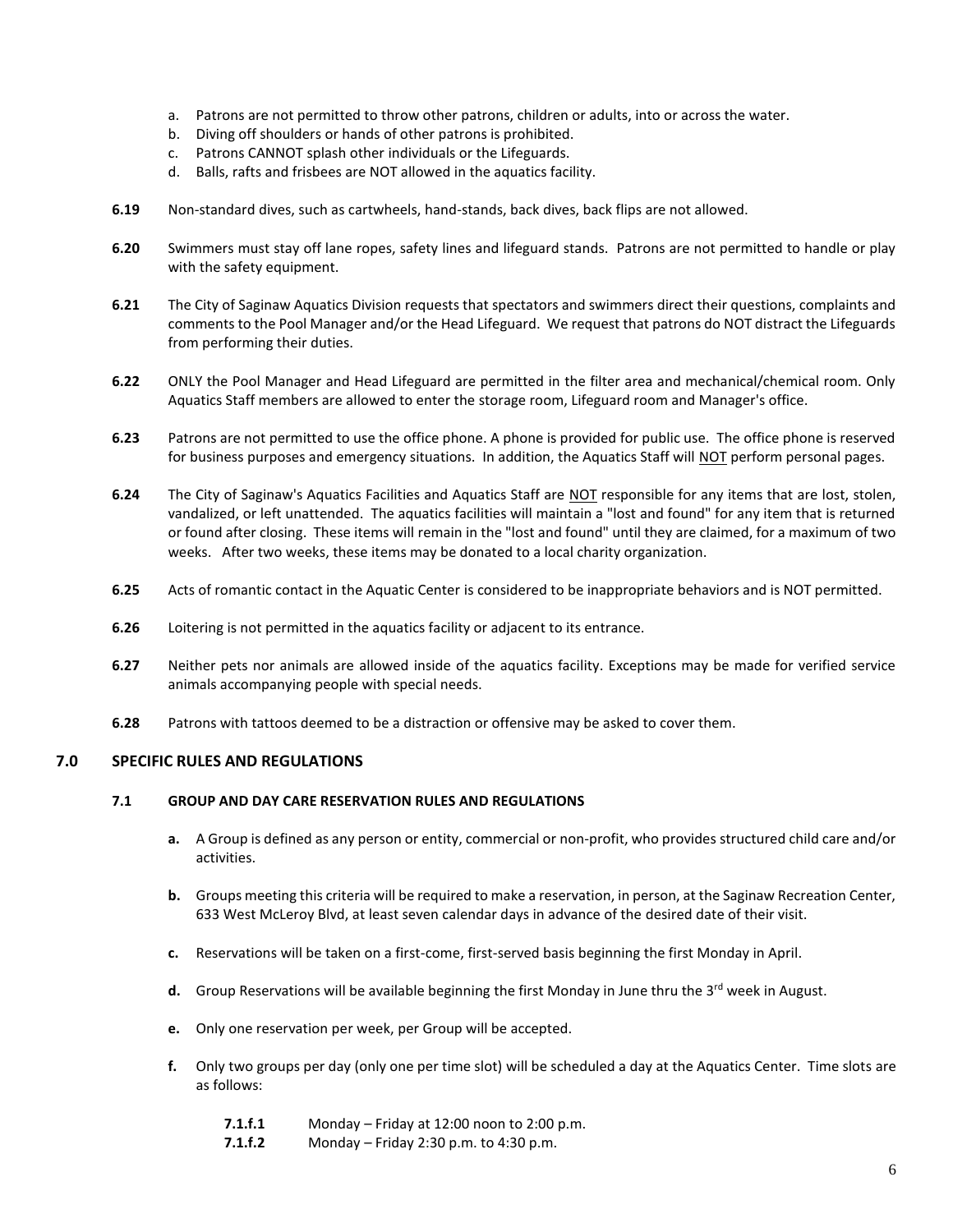- **7.1.f.3** Group Reservation Fees are as follows:
	- **7.1.f.3.1** \$3.00/person, including Adult Supervisors, for Saginaw Groups **7.1.f.3.2** \$6.00/person, including Adult Supervisors, for Non-Saginaw Groups
- **g.** Groups must enter and exit the designated Aquatics Center at the times specified.
- **h.** The maximum allowable size of a group is 50 children with the appropriate number of adult supervisors.
- **i.** Groups must comply with the following adult to child ratios at all times:
	- **7.1.i.1** Groups must provide one adult (eighteen years of age or older) per four (4) children under the age of seven. Adult supervisors must accompany all children, under the age of seven, in the water at all times.
	- **7.1.i.2** Groups must provide one adult (eighteen years of age or older) per eight (8) children ages eight and older. Adult supervisors must directly supervise all children, ages eight and older, either from the pool deck or in the water at all times.
	- **7.1.i.3** NOTE: These ratios MUST be maintained or admission will be denied.
- **j.** All adults and children MUST wear same color shirts at all times in our facility. This is to easily identify groups.
- **k.** All adult supervisors must be wearing a swimsuit and be directly supervising, in the water or from the deck at all times.
- **l.** The adult supervisors sent to supervise the Group are responsible for their children's conduct and for taking the appropriate disciplinary action(s).
- **m.** Groups must adhere to the facility rules, regulations and staff requests. Violations can result in Group dismissal.
- **n.** Groups must have transportation on site and ready for immediate exit from the facility, if necessary.
- **o.** The City of Saginaw reserves the right to deny Group admission or void this agreement at any time.

## **7.2 AFTER HOUR RENTAL RULES AND REGULATIONS**

- **a.** Saginaw Parks and Recreation Department personnel will be present to open and close the facility and provide lifeguard services. Groups are not permitted to use their own lifeguards instead of City of Saginaw lifeguards.
- **b.** Adult chaperones must be provided for children and youth groups. The chaperones must remain at the facility throughout the rental period. There must be one chaperone per ten children/teenagers.
- **c.** Renting groups are subject to the operational rules and regulations of the aquatics facility.
- **d.** Loud amplified music, boom boxes, and/or public address systems are not permitted in the facility. Personal listening devices such as an IPOD or MP3 Player is permitted, however, the City of Saginaw is not responsible for any damage, loss or injury to those devices. Profanity or fighting is not allowed anywhere on the premises. Smoking, alcoholic beverages, tobacco (of any kind), drugs and gambling are not permitted in any City of Saginaw municipal facility of park.
- **e.** The City of Saginaw is not responsible for any theft, damage or loss of property during the rental period.
- **f.** Renters may not enter the facility until the areas are clear of patrons who were participating in public swim.
- **g.** Renters must exit the pool areas 15 minutes prior to the end of the rental period. During this time, the renters must begin their clean up in order to exit the facility at the end of the reservation period.
- **h.** The renter is responsible for all necessary clean-up such as party decorations, food and beverages, and shower and dressing areas. All clean up must be completed within the rental time.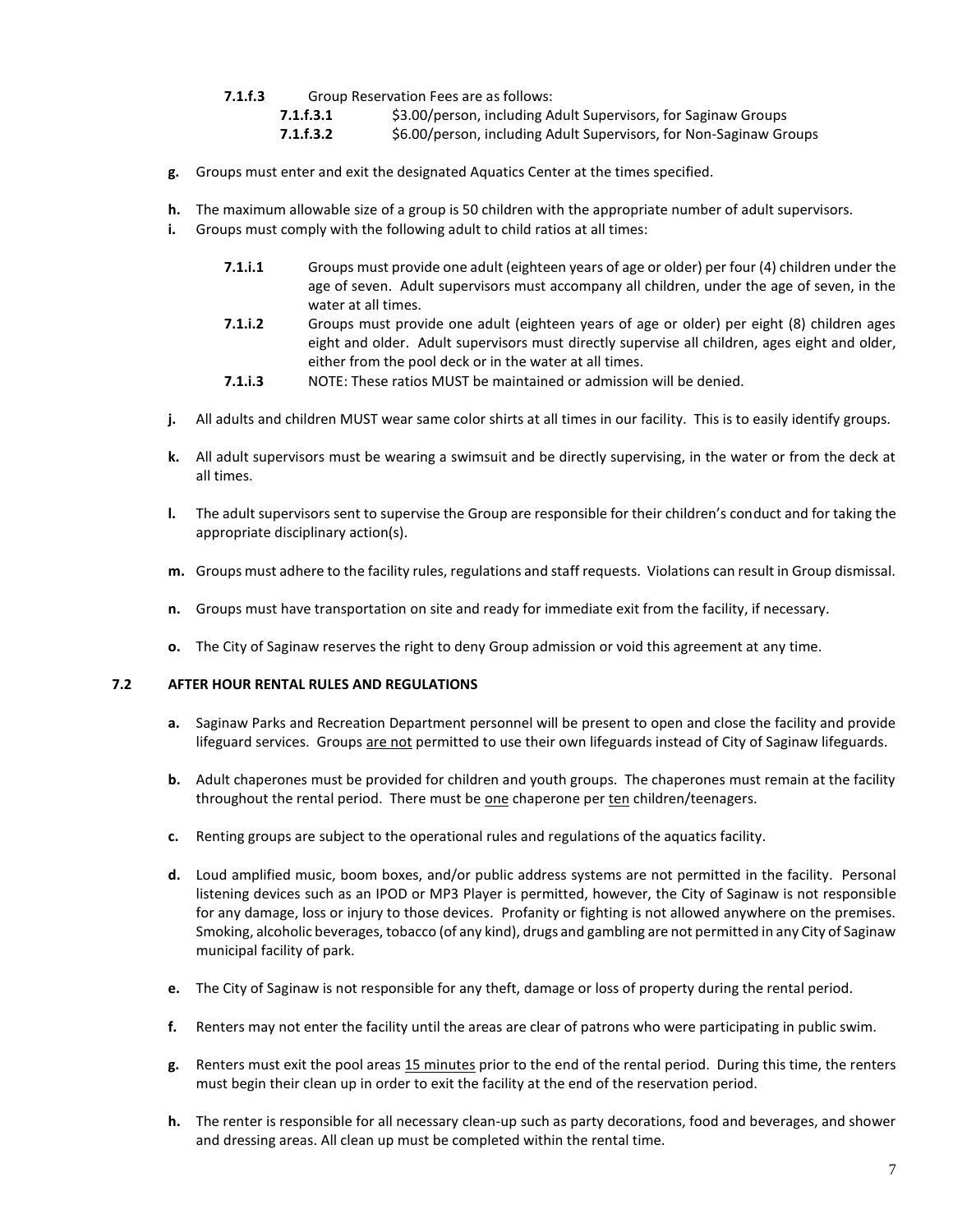- **i.** Groups making reservations are prohibited from raising funds, charging admissions, or collecting monies for any reason.
- **j.** If decorations are planned, permission must be secured from the Saginaw Recreation Department at the time the reservation is made.
- **k.** Cooking must be done outside the pool facility. All food and beverages brought into the pool area must be in non-breakable containers. Glass containers of any kind are not permitted.
- **l.** The Manager has the authority to request that rental participants leave the facility when necessary. The City of Saginaw has the authority to cancel a reservation when necessary.

#### **7.3 PAVILION RENTALS RULES AND REGULATIONS**

- **a.** Renters are subject to the operational rules and regulations of the facility.
- **b.** Adult chaperones must accompany children/youth groups and remain at the facility throughout the rental.
- **c.** The City of Saginaw is not responsible for any theft, damage or loss of property during the rental period.
- **d.** Smoking, alcoholic beverages, tobacco (of any kind), drugs and gambling are not permitted in any City of Saginaw municipal facility of park.
- **e.** Loud amplified music, boom boxes, and/or public address systems are not permitted in the facility. Personal listening devices such as an IPOD or MP3 Player is permitted, however, the City of Saginaw is not responsible for any damage, loss or injury to those devices.
- **f.** Renters must begin their clean-up 15 minutes prior to the end of their reservation in order to exit the pavilion at the end of their reserved time.
- **g.** If decorations are planned, permission must be secured from the Recreation Department at the time the reservation is made.
- **h.** The Pool Manager has the authority to request that rental participants leave the facility when necessary. The City of Saginaw has the authority to cancel a reservation when necessary.

### **7.4 WATER SLIDE RULES AND REGULATIONS**

- **a.** Glasses or goggles must be secured with head straps.
- **b.** Swim wear with exposed zippers, buckles, rivets or metal ornamentation are not permitted.
- **c.** Water depth in receiving pool may deeper than your height. Riders may be asked by Lifeguard to exhibit proficiency in swimming in water deeper that their height. The rider must be at least 48" in height to ride the slide.
- **d.** Only one rider may enter the flume at a time.
- **e.** Loud amplified music, boom boxes, and/or public address systems are not permitted in the facility. Personal listening devices such as an IPOD or MP3 Player is permitted, however, the City of Saginaw is not responsible for any damage, loss or injury to those devices.
- **f.** Slide must be ridden feet first lying on your back or in a sitting position (sit up to go slower; lie down to go faster).
- **g.** Wait for start signal from Lifeguard before beginning the ride.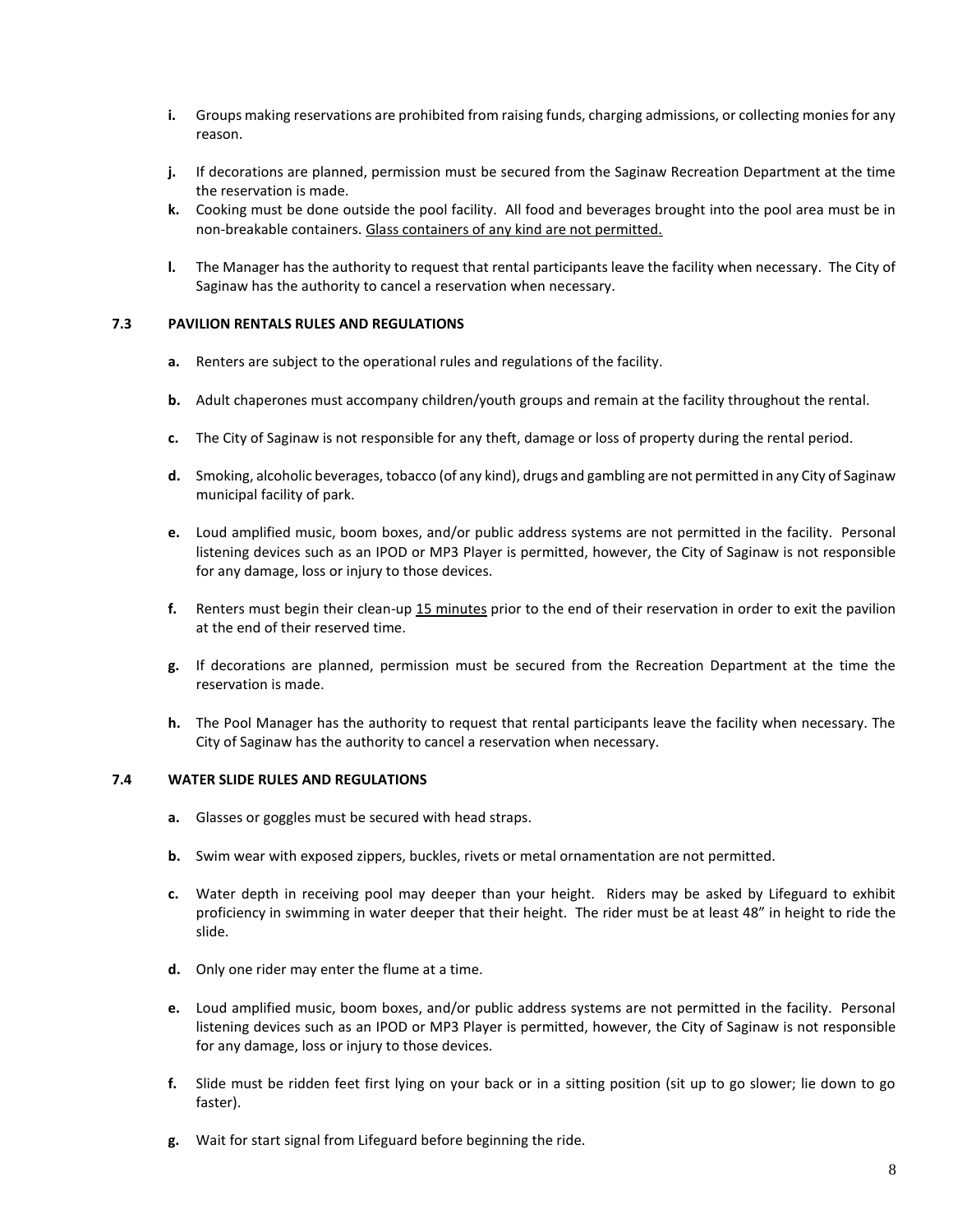- **h.** Keep arms and hands inside the flumes at all times.
- **i.** Do not run, jump, stand, kneel or dive onto the slide.
- **j.** Kneeling down, rotating or stopping while going down the slide is not permitted.
- **k.** Double riding and/or chain riding are not permitted.
- **l.** Cutting in line, horseplay and other unsafe behavior are not permitted.
- **m.** Do not chew gum or eat candy while riding down the slide.
- **n.** Only U.S. Coast Guard-approved Personal Flotation Devices are allowed to be worn down the slide. No other flotation devices are permitted.
- **o.** For safety reasons, pregnant women, individuals with heart conditions or back trouble should not ride the slides.
- **p.** Do not take cameras or video recorders down the slides.
- **q.** At the end of the slide, follow all Lifeguards instructions and exit the receiving area immediately.
- **r.** No leisure swimming, standing or diving is allowed in the receiving area.
- **s.** Parents/adults/lifeguards may not catch children coming off the slide.

#### **7.5 FAMILY LEISURE POOL RULES AND REGULATIONS**

- **a.** Children under the age of seven old must be directly supervised by an individual 18 years or older while at the aquatics center.Children ages 5 and under MUST have adult supervision in the water at all times.
- **b.** Swim Diapers are required for non-potty trained children.
- **c.** Only U.S. Coast Guard-approved Personal Flotation Devices are permitted.
- **d.** Food, candy, gum and bottles are not permitted in the Children's Pool.
- **e.** Loud amplified music, boom boxes, and/or public address systems are not permitted in the facility. Personal listening devices such as an IPOD or MP3 Player is permitted, however, the City of Saginaw is not responsible for any damage, loss or injury to those devices.
- **f.** No running on or around the play structure.
- **g.** No diving or horseplay in this area.
- **h.** No headfirst sliding on the slides or in the tunnels.
- **i.** Climbing on the pipes and handrails is not permitted.
- **j.** Climbing and/or swinging from the pull ropes is not permitted.
- **k.** We encourage you to turn, pull and open the valves, ropes and handles and have fun with the water effects that you create!

#### **7.6 LAP POOL RULES AND REGULATIONS**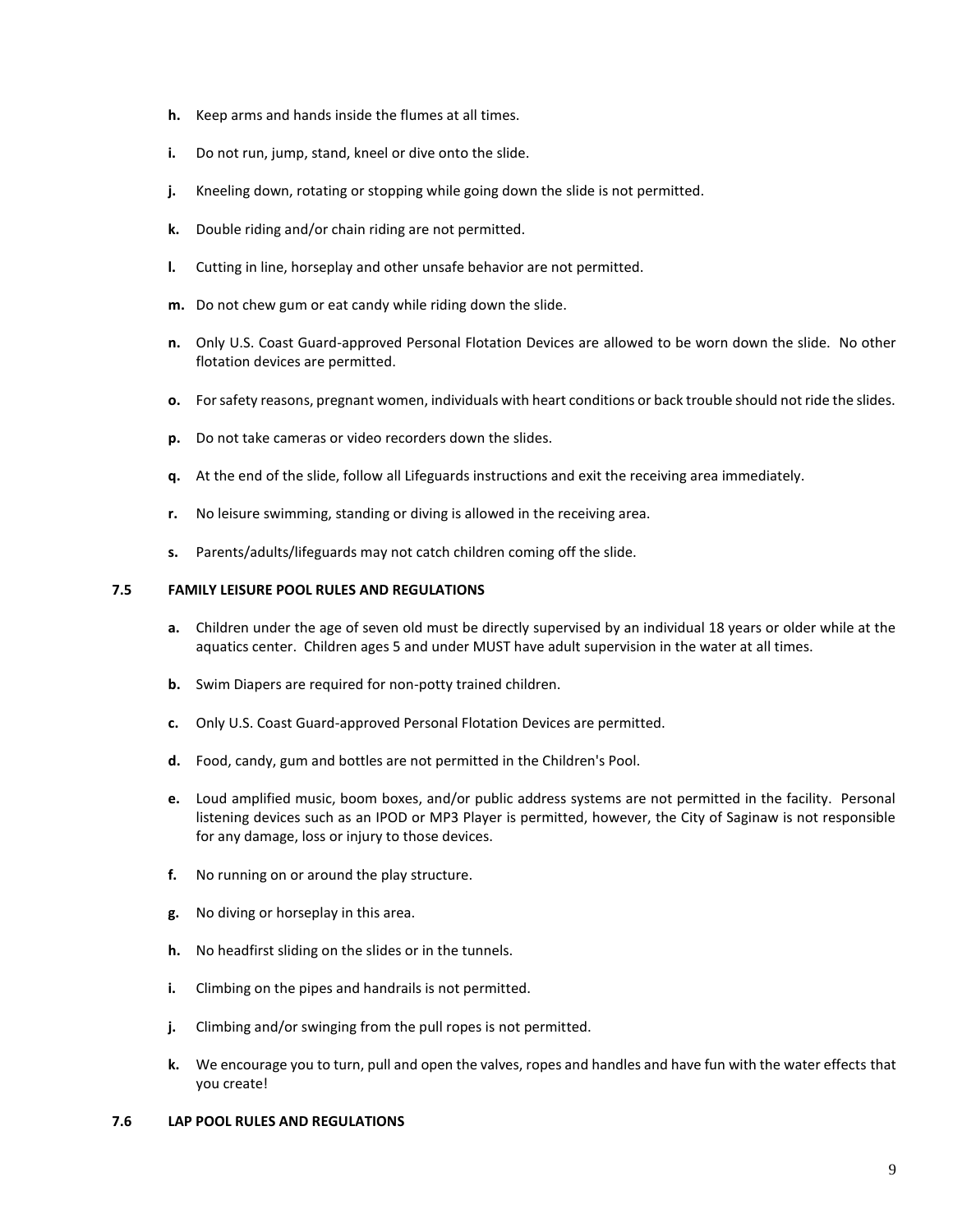- **a.** Lap lanes are for continuous lap swimming at specified hours. The intent of lap lanes is for fitness and conditioning. Children are not permitted to play in lap lanes.
- **b.** Hours of lap lanes vary with seasons and promotions.
- **c.** Lap lanes in competitive pool are reserved for public lap swimming only. The first lane is reserved for adults only.
- **d.** Diving blocks may only be used by swim team members under coach supervision.
- **e.** Loud amplified music, boom boxes, and/or public address systems are not permitted in the facility. Personal listening devices such as an IPOD or MP3 Player is permitted, however, the City of Saginaw is not responsible for any damage, loss or injury to those devices.
- **f.** Children will be removed from the pool during the last ten minutes of every hour for adult swim time.

### **8.0 INCLEMENT WEATHER POLICY**

When the aquatics facility receives notice that inclement weather is approaching, the Aquatics Staff will begin to monitor the storm's activity on the weather radio and electronic lightning detector. When Management Staff and/or a Lifeguard hear thunder or sees lightning, the pools, play structures, water slides and pavilions MUST be evacuated immediately. After hearing thunder and/or seeing lightning, the 20 MINUTE RULE will go into effect. The Pool Manager/Head Lifeguard will continue to enforce the 20 MINUTE RULE until (1) ALL of the thunder and lightning has stopped entirely during that 20 minutes or (2) the Pool Manager/Head Lifeguard receives permission from the Recreation Supervisor to close the facility.

Under inclement weather conditions the Aquatics Staff will execute the following procedure listed below:

- **a.** After receiving pool management's approval, an aquatics staff member will blow (3) three short whistles to clear the specified areas and the 20 MINUTE RULE will immediately go into effect.
- **b.** Management and Lifeguards will ensure that ALL patrons have been cleared from the pools, play structures, water slides, and the pavilions.
- **c.** Patrons, who wish to be sheltered from the rain, may enter the bathhouse. Patrons may NOT enter the manager's office, Lifeguard room, storage room, or mechanical/chemical areas.
- **d.** The lifeguards will continue to monitor the weather, ensure patron safety, and enforce the 20 MINUTE RULE.
- **e.** If the weather clears and it is safe, let the patrons re-enter the evacuated areas.

### **9.0 SUSPENSIONS**

- **9.1** The City of Saginaw Recreation & Community Services Staff will have the right and authority to suspend any person indefinitely at any time, if necessary.
- **9.2** Disciplinary action should be taken if one or more of the Rules and Regulations in Section 6.0 were abused. The order of suspension is recommended as follows but supervisors have the ability to adjusted disciplinary action if warranted by action:
	- A warning No Suspension
	- 1st Violation 3 Days
	- 2nd Violation 6 Months
	- 3rd Violation Indefinitely
- **9.3** On all violations, Aquatic Center Staff will fill out the individual's incident report form and note the suspension dates